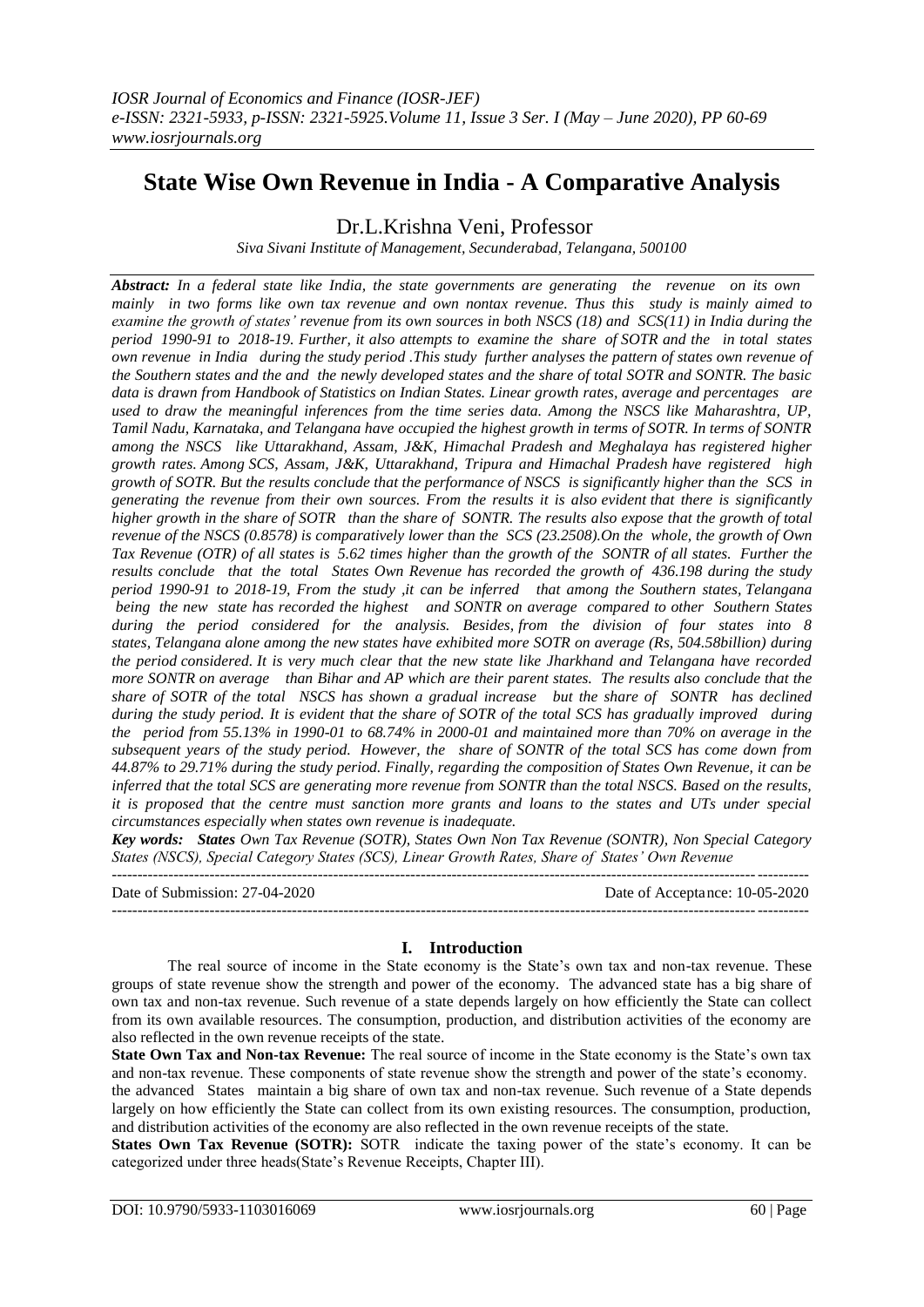a. Taxes on income and expenditure: Taxes on income and expenditure consist of taxes on the profession, trade, callings, and employment. It also includes taxes on agricultural income and other taxes on income and expenditure.

b. Taxes on property and capital transactions: Taxes on property and capital transactions consist of Land revenue, stamp, and registration fee.

c. Taxes on commodities and services: Taxes on commodities and services consist of GST(Goods And Services Tax), sales tax, taxes on vehicles, state excise, taxes and duties on electricity, taxes on goods and passengers, entertainment, and other taxes on goods and services.

Among the abovesaid three groups of taxes, taxes on commodities and services contribute a higher share than the other two groups of taxes.

**States Own Non-Tax Revenue (SONTR):** SONTR is derived mainly out of the resources owned by the state alone. A larger SONTR denotes more efficiency of the state governments to increase revenue from non-tax sources.

SONTR consists of six components viz., General Services, Social Services, Economic services, Fiscal Services, Interest Receipts, Dividends, and Profits. The first three among these sources are named as Administrative receipts. In many states, they form two-thirds to three-fourth of SONTR. Interest receipts include interest on loans that are given to various investments such as loans for housing schemes, agricultural activities, loans to government companies, treasury bills, etc. Revenue from dividends and profits arising mainly from the government's investment in the shares of co-operative societies, public undertaking and others. In most of the states, the contribution from fiscal services is insignificant (Non-tax Revenue Sources in India, 7/10/17).

#### **II. Review of Literature**

Some of the important studies made on states own revenue resources are reviewed as follows:

Sarma et.al (1993), in their study attempted to examine the trends in Non-Tax Revenue Rajasthan and to identify the factors responsible for their slow growth. This study is also aimed to explore ways of enhancing the non-tax revenue of the state by identifying the main revenue generating sources and examining the scope for justification of service charges for different services offered by the state. The most important sources of non-tax revenue in the state are mines and minerals, water supply and sanitation, and major and medium irrigation which contributes about 40 per cent of the administrative non-tax revenues. In view of their revenue importance, these three sources are taken up first. Based on the findings, this study made some recommendations for the improvement of the nontax revenue of the states for the year 1992-93. In order to maintain fiscal viability of government services in the long run planned objective norms are essential.

Raghbendra Jha et al (1998) in their study attempt to measure pure tax the efficiency of fifteen major Indian states during the period 1980-81 to 1992-93. It is identified that there is a moral hazard problem in the design of central grants in that higher grants by the central government to the state governments reduce the efficiency of tax collection by these states. The less poor states are more efficient in tax collection. From the estimated index of aggregate tax efficiency, it is obvious that this index has been stagnating. It is argued that the weight placed on tax effort in the formula determining central grants to state governments should be increased to improve the tax efficiency of state governments.

Dipankar Coondoo et al., (2001-03) explain that in a federal state like India, the state governments receive supplementary budgetary resources from the central government as support for the formers' public expenditure activities. The transfer of funds from the canter to the states takes the form of a share of the revenue raised by central taxes and grants-in-aid. An individual state's tax revenue collection, relative to its taxable capacity is a major determinant of the number of funds to be allocated for the state. This paper examines the relative tax performances of some selected states using the technique of Quantile regression for the annual data on state tax revenue for the period 1986-87 to 1996-97.

Himani Joshi Baxi, (2009) in her paper attempts to study the performance of non-tax revenue of Indian states. It estimates the growth of non-tax revenue of 16 major Indian states over a period of 18 years. It examines the determinants of non-tax revenue using panel data analysis with Fixed Effect Model (FEM). Based on the hypothesis that it is the socioeconomic activities of the states that provide the base for raising revenue, this study analyses how the economic development of the states influences the performance of their own non-tax revenue. As the state-specific intercepts are statistically significant for each state, this study concludes that the difference in socioeconomic activities of individual states significantly influence the generation of non-tax revenue of the states in India.

Mahesh C. Purohit and Vishnu Kanta Purohit (2009) attempts to examine the structure of non-tax sources of the states. The major objective of this study is to make a detailed analysis of six select services drawn from social and economic services. The basic data for this study is taken from the documents of State Budget. A comparative study of the recovery rate overtime is based on the results for two points of time, i.e., 1993-94 to 1995-96 and 2001-02 to 2003-04.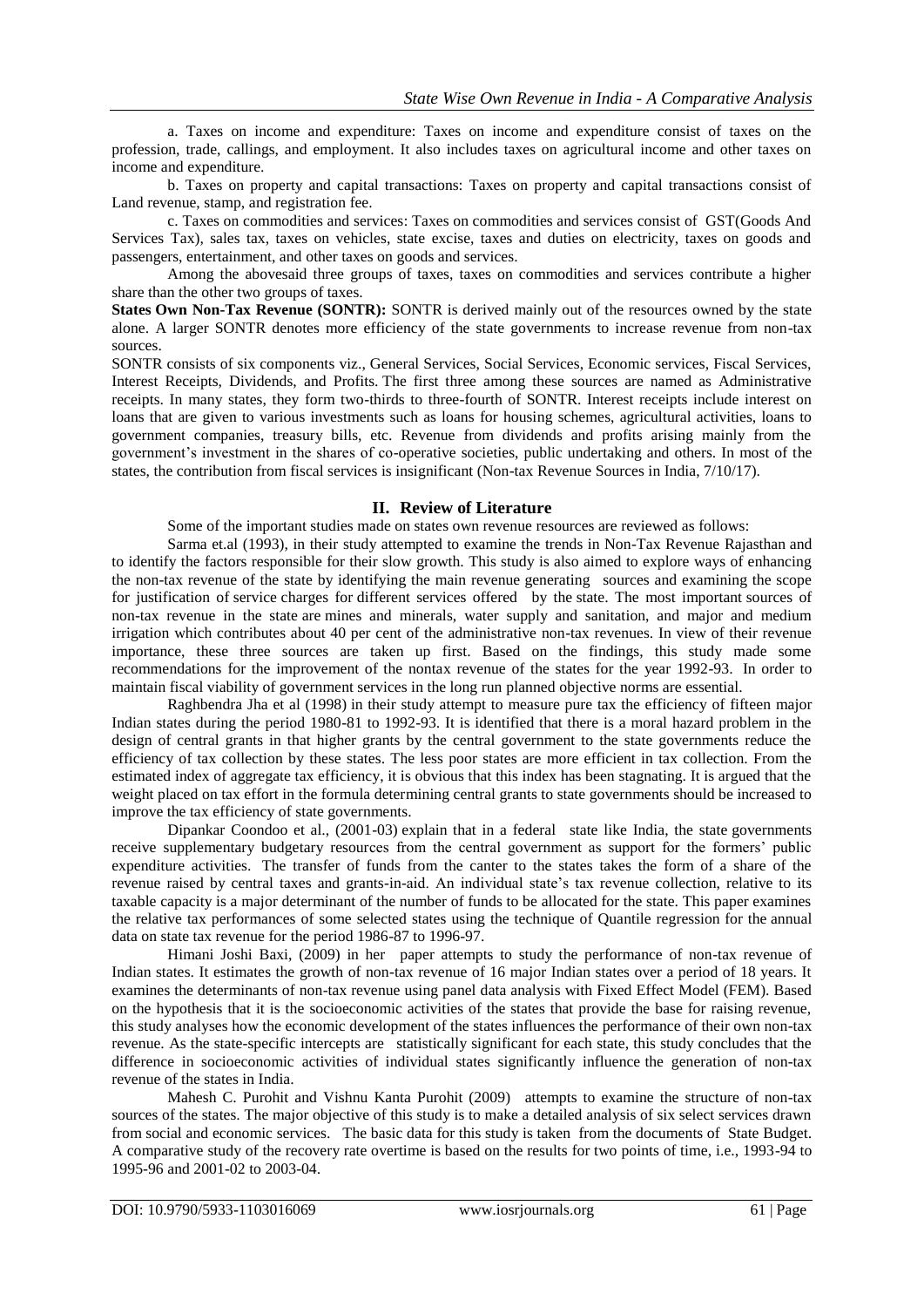Anjanana Gopal (2017) in her study explained that in a federal state like India, each level of Government is assigned with sources to raise adequate revenue to discharge its functions. A state is endowed with its own tax and non-tax resources. Apart from this, the states can collect the revenue from the central government in the form of a share in central tax proceeds and grants in aid. To analyse the structure of Haryana's Non-Tax revenue and to evaluate trends in SONTR Further, it also aims to study the comparative contribution by SOTR and SONTR in the past three decades. The results conclude that there is a certain decline in the ability of the state to raise revenue internally in the last decade of the study period. Finally, it can be summed up that Haryana also has exposed a decline in its share of SONTR to GSDP (Gross State Domestic Product) from the level that was obtained in early 1990.

Nisha (2018) in her study explains that taxation is the main source of income for a state. Tax revenue may be derived from different sources such as individuals, public enterprises, trade, and royalties on natural resources and/or foreign aid. A business must pay a variety of taxes based on the firm's location, ownership structure, and nature of the business. Business taxes can have a vast impact on the profitability of businesses and the volume of business investment. The results of this study conclude that Maharashtra is the state where high tax is being paid. In the northern region, UP and in the southern region Tamil Nadu pays the highest tax to the Government. Then in the eastern region West Bengal and in the western region of India Maharashtra pays the highest tax to the Government.

All the above studies discussed about the Tax Revenue and Non Tax Revenue of the states as a whole and selected states. However, there are very few studies on the Stagewise Own Tax Revenue and Stagewise Own Non-Tax Revenue of Non Special Category States and Special Category States and that too most of the studies are confined to 10 to 15 years period. There are some studies which are focussed on only on select States Own Tax Revenue and Own Nontax Revenue, but there are no studies on SOTR and SONTR of Non Special Category States and Special Category States in India for a long period.

In this backdrop, this study attempts to analyse the following objectives in almost three decades period:

1. to estimate the States Own Tax Revenue and States Own Non Tax Revenue of Non Special Category States and Special Category States in India

2. to examine the growth of States Own Tax Revenue and States Own Non Tax Revenue of the Southern states and the newly developed states in India and

3. to analyse the share of States Own Tax Revenue and States Own Non Tax Revenue in total states own revenue of both Non Special Category States and the Special Category States in India

#### **III. Research Methodology**

This study takes 18 Non Special Category States (NSCS) and 11 Special Category States (SCS)into consideration. State wise Own Tax Revenue and State wise Own Non Tax Revenue is the variables considered for this study since they are the major components of States 'own revenue,

The basic data is drawn from the Handbook of Statistics in States, Annual publication of RBI.This study uses linear growth rates (using Excel &Data analysis) averages, percentages, and figures to analyze the time series data and to draw meaningful inferences at various levels.

This study covers a period of 29 years i.e. from 1990-91 to 2018-19, however, it is subjected to certain changes due to the formation of new states like Jharkhand (2000-01) and Telangana (2014-15) since their formation during the study period. Therefore, the data for these states has been covered since their formation among the Non Special Category States and the during the study period of 29 years i.e., from 1990-91 to 2018- 19. Similarly, under Special Category States also, the study period differed to Uttarakhand (from2000-01only). Under Memo item, NCT Delhi (1993-94) and Puducherry (2005-06) have represented the data from different years. Though they are Union Territories they have different rules, therefore they are neitherstates nor Union Territories since they are governed by the mix of different acts.

#### **Limitation of the study:**

In federal set up, the states will get the revenue from the centre in the form of a share in the tax proceeds from the centre, loans and grants also, as per the recommendations of the Finance Commission, but this aspect will not be covered in this study. This study is limited to evaluate the States Own Tax Revenue(SOTR) and States Own Non-Tax Revenue(SONTR) of both Non Special Category States and the Special Category States.

### **IV. Data Analysis**

The results of the above cited three objectives are discussed as follows: **Ia . Firstly the growth rates of State wise Own Tax Revenue (SOTR) of both NSCS and SCS during the study period 1990-91 to 2018-19 are analysed .**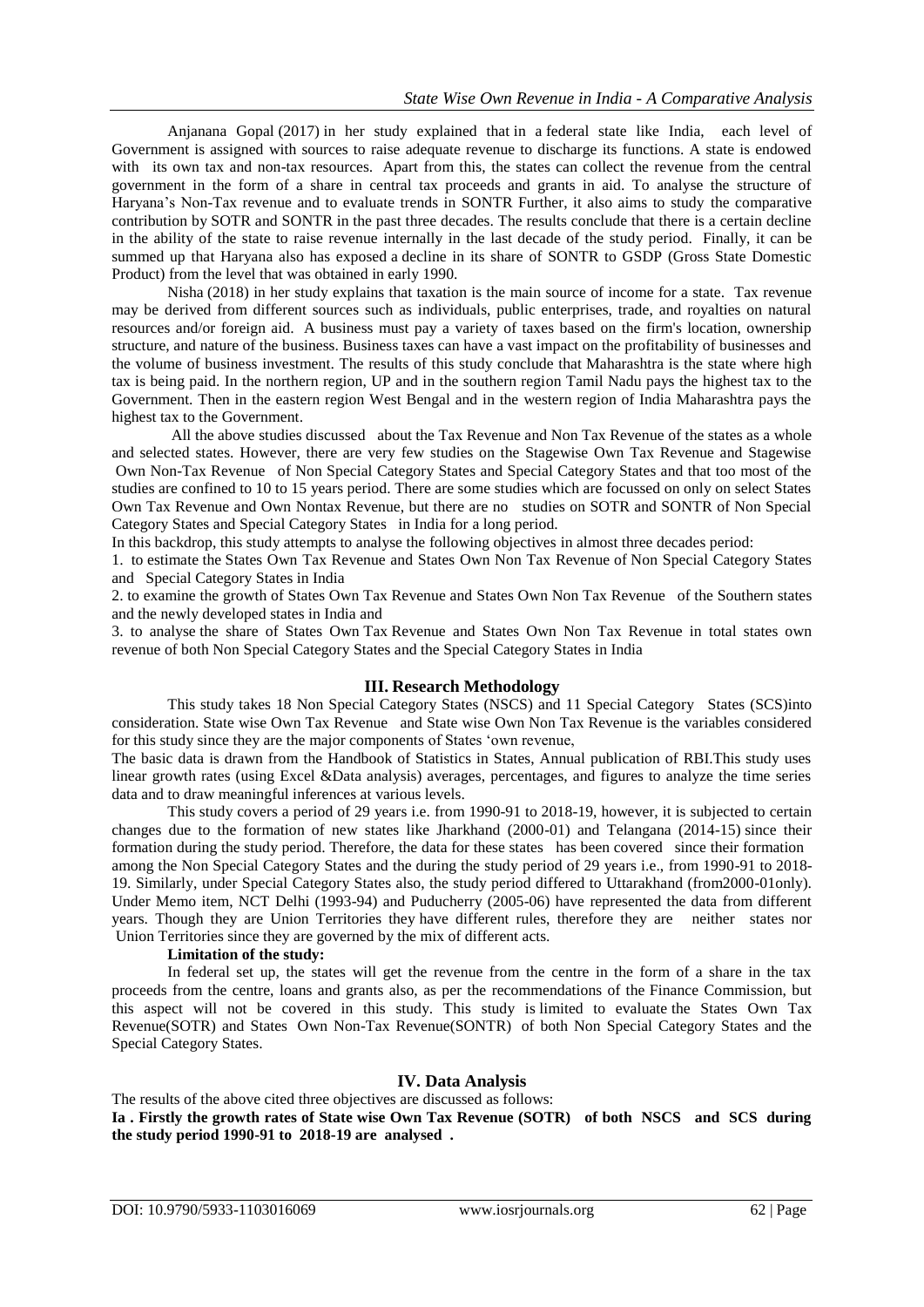| Table 1 : State wise Own Tax Revenue(SOTR) |                         |                    |  |  |  |  |
|--------------------------------------------|-------------------------|--------------------|--|--|--|--|
| S.No                                       | State                   | <b>Growth Rate</b> |  |  |  |  |
|                                            | Non Special Category    |                    |  |  |  |  |
| 1                                          | Andhra Pradesh          | 22.76              |  |  |  |  |
| $\overline{c}$                             | <b>Bihar</b>            | 9.69               |  |  |  |  |
| 3                                          | Chhattisgarh            | 11.44              |  |  |  |  |
| $\overline{4}$                             | Goa                     | 1.75               |  |  |  |  |
| 5                                          | Gujarat                 | 27.67              |  |  |  |  |
| 6                                          | Haryana                 | 14.33              |  |  |  |  |
| 7                                          | Jharkhand               |                    |  |  |  |  |
| 8                                          | Karnataka               | 31.67              |  |  |  |  |
| 9                                          | Kerala                  | 17.14              |  |  |  |  |
| 10                                         | Madhya Pradesh          | 16.88              |  |  |  |  |
| 11                                         | Maharashtra             | 56.69              |  |  |  |  |
| 12                                         | Odisha                  | 9.33               |  |  |  |  |
| 13                                         | Punjab                  | 12.14              |  |  |  |  |
| 14                                         | Rajasthan               | 14.79              |  |  |  |  |
| 15                                         | Tamil Nadu              | 34.60              |  |  |  |  |
| 16                                         | Telangana               | 31.26              |  |  |  |  |
| 17                                         | <b>Uttar Pradesh</b>    | 35.14              |  |  |  |  |
| 18                                         | West Bengal             | 16.49              |  |  |  |  |
|                                            | <b>Special Category</b> |                    |  |  |  |  |
| 1                                          | Arunachal Pradesh       | 0.26               |  |  |  |  |
| $\overline{c}$                             | Assam                   | 4.24               |  |  |  |  |
| 3                                          | Himachal Pradesh        | 2.75               |  |  |  |  |
| 4                                          | Jammu and Kashmir       | 3.39               |  |  |  |  |
| 5                                          | Manipur                 | 0.24               |  |  |  |  |
| 6                                          | Meghalaya               | 0.50               |  |  |  |  |
| 7                                          | Mizoram                 | 0.15               |  |  |  |  |
| 8                                          | Nagaland                | 0.20               |  |  |  |  |
| 9                                          | Sikkim                  | 0.25               |  |  |  |  |
| 10                                         | Tripura                 | 0.56               |  |  |  |  |
| 11                                         | Uttarakhand             | 7.48               |  |  |  |  |
|                                            | <b>All-States</b>       | 370.30             |  |  |  |  |
|                                            | Memo item:              |                    |  |  |  |  |
|                                            | NCT Delhi               | 14.89              |  |  |  |  |
|                                            | Puducherry              | 1.91               |  |  |  |  |

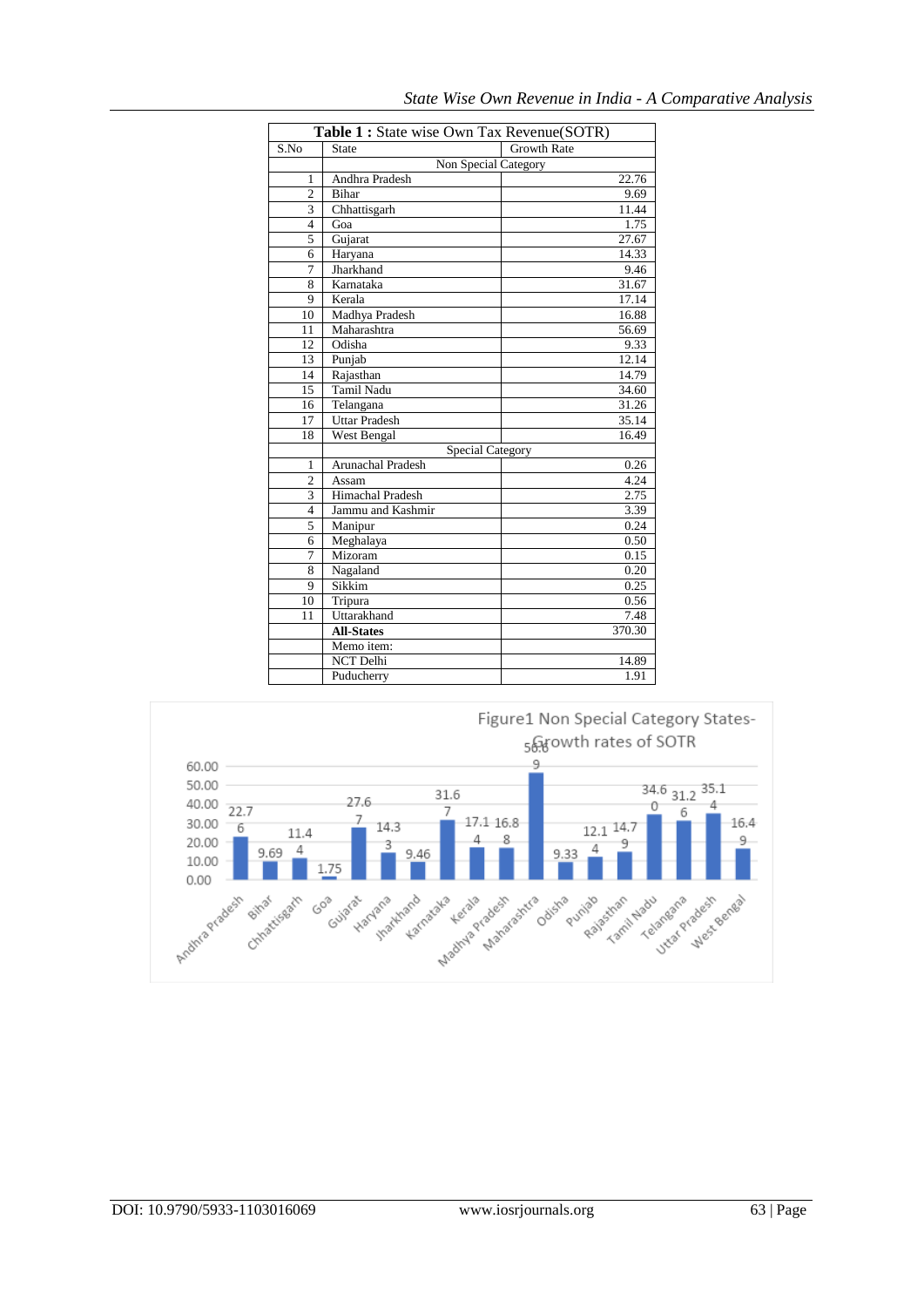

### **SOTR of Non Special Category States and Special Category States - Growth Rates:**

As shown in Table1and Figure1, it is evident that among the Non Special Category states like Maharashtra(56.69),Uttar Pradesh(35.14),Tamil Nadu (34.60),Karnataka(31.67) and Telangana (31.26) have occupied the top five positions during the study period in terms of growth of SOTR. However, states like Bihar(9.69) Jharkhand(9.46), Odessa (9.33) have recorded ( less than 10) very less growth, but it is disappointing to note that Goa (1.75)is the only state which remained in the bottom position with very less growth among the Non Special Category states during the study period

SOTR registered high growth rates in the Special Category States like Uttarakhand(7.48), Assam(4.24), Jammu & Kashmir(3.39) and Himachal Pradesh(2.75) during the study period as shown in table1&figure2.Rest of the states have recorded very less growth(less than 1) during the study period.

**Ib. Secondly Growth rates of State wise Own Non Tax Revenue (SONTR) \of both NSCS and SCS during the study period 1990-91 to 2018-19 are analysed as follows .** 

| Table 2 State wise Own Non Tax Revenue |                          |              |  |  |
|----------------------------------------|--------------------------|--------------|--|--|
|                                        | I. Non-Special Category  | Growth rates |  |  |
| $\mathbf{1}$                           | Andhra Pradesh           | 3.35         |  |  |
| $\overline{2}$                         | <b>Bihar</b>             | 0.58         |  |  |
| 3                                      | Chhattisgarh             | 3.25         |  |  |
| $\overline{\mathbf{4}}$                | Goa                      | 0.93         |  |  |
| 5                                      | Gujarat                  | 3.77         |  |  |
| 6                                      | Haryana                  | 2.19         |  |  |
| 7                                      | Jharkhand                | 3.50         |  |  |
| 8                                      | Karnataka                | 1.98         |  |  |
| 9                                      | Kerala                   | 3.32         |  |  |
| 10                                     | Madhya Pradesh           | 3.26         |  |  |
| 11                                     | Maharashtra              | 5.25         |  |  |
| 12                                     | Odisha                   | 3.39         |  |  |
| 13                                     | Punjab                   | 1.50         |  |  |
| 14                                     | Rajasthan                | 5.25         |  |  |
| 15                                     | <b>Tamil Nadu</b>        | 3.52         |  |  |
| 16                                     | Telangana                | 1.10         |  |  |
| 17                                     | <b>Uttar Pradesh</b>     | 8.21         |  |  |
| 18                                     | West Bengal              | 0.95         |  |  |
|                                        |                          |              |  |  |
|                                        | II. Special Category     | Growth Rate  |  |  |
| 1                                      | <b>Arunachal Pradesh</b> | 0.22         |  |  |
| $\overline{2}$                         | Assam                    | 1.65         |  |  |
| 3                                      | Himachal Pradesh         | 0.80         |  |  |
| 4                                      | Jammu and Kashmir        | 1.42         |  |  |
| 5                                      | Manipur                  | 0.09         |  |  |
| 6                                      | Meghalaya                | 0.18         |  |  |
| 7                                      | Mizoram                  | 0.10         |  |  |
| 8                                      | Nagaland                 | 0.31         |  |  |
| 9                                      | Sikkim                   | 0.14         |  |  |
| 10                                     | Tripura                  | 0.09         |  |  |
| 11                                     | Uttarakhand              | 0.93         |  |  |
|                                        | All-States               | 60.62        |  |  |
|                                        | Memo item:               |              |  |  |
|                                        | <b>NCT Delhi</b>         | 0.35         |  |  |
|                                        | Puducherry               | 0.62         |  |  |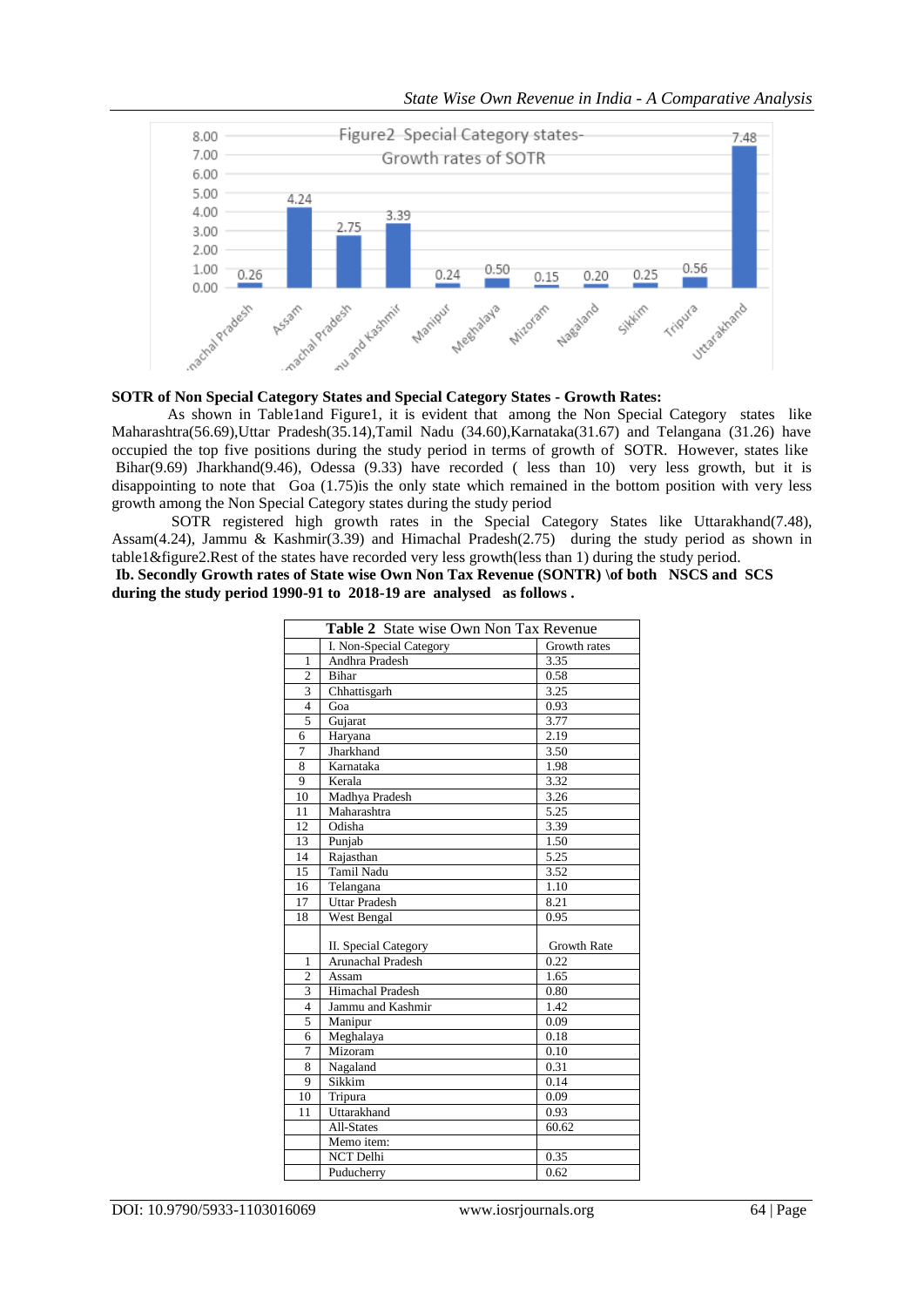

#### **SONTR of Non Special Category and Special Category States-Growth Rates:**

Table 2 & Figure 3 reveals the growth rates of SONTR of both NSCS and SCS during the study period. The results reveal that UP(8.21), Rajasthan and Maharashtra(5.25) Gujarat(3.77), Jharkhand (3.50) the top five positions. on the contrary. West Bengal (0.95), Goa(0.93), Bihar(0.58)have recorded very little growth of SONTR during the study period.

Among the SCS, the growth rate of Assam $(1.65)$ , J&K $(1.42)$  have registered the growth with more than one, however the rest of the states under this category have shown the growth even less than one(Table 2&Figure 4).

**Ic. Thirdly, growth rates of both Non Special Category states and Special Category states during the study period 1990-91 to 2018-19 are analysed in Table 3.**

| <b>Table3</b> - Growth rates of both NSCS and SCS in India<br>$-1990-91$ to 2018-19 |         |  |  |  |
|-------------------------------------------------------------------------------------|---------|--|--|--|
| <b>Total Non-Special Category States (TNSCS)</b>                                    |         |  |  |  |
| Own Tax Revenue (OTR)                                                               | 353.214 |  |  |  |
| Own Non-Tax Revenue (ONTR)                                                          | 5.9835  |  |  |  |
| Total Revenue (TR)                                                                  | 0.8578  |  |  |  |
| <b>Total Special Category States (TSCS)</b>                                         |         |  |  |  |
| Own Tax Revenue (OTR)                                                               | 17.082  |  |  |  |
| Own Non-Tax Revenue (ONTR)                                                          | 6.1646  |  |  |  |
| Total Revenue (TR)                                                                  | 23.2508 |  |  |  |
| <b>All States</b>                                                                   |         |  |  |  |
| Own Tax Revenue (OTR)                                                               | 370.3   |  |  |  |
| Own Non-Tax Revenue (ONTR)                                                          | 65.8983 |  |  |  |
| Total States Own Revenue (TR)                                                       | 436.198 |  |  |  |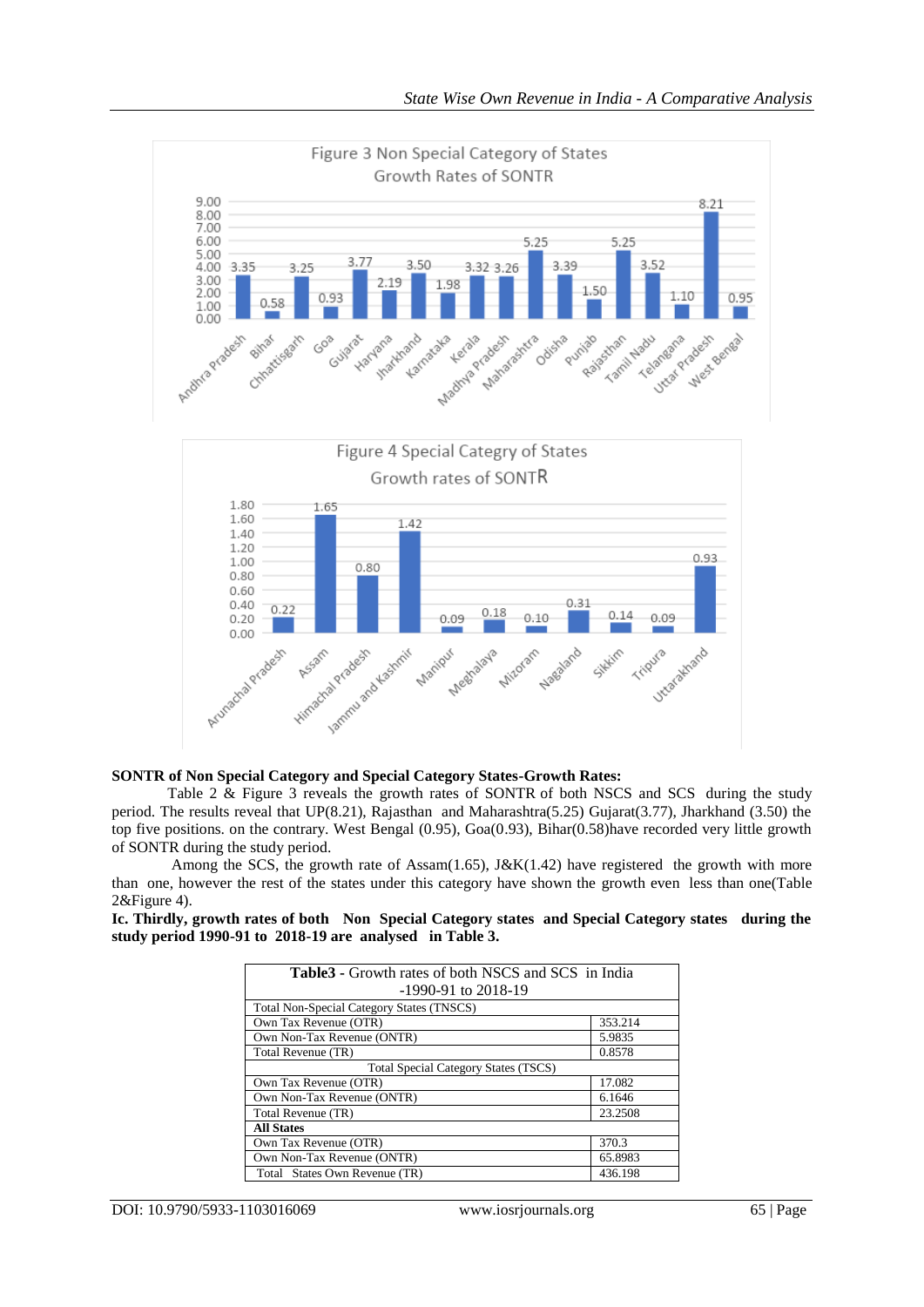From Table3, it is evident that the growth of own tax revenue of the total, NSCS is very much higher(353.214) than the Total SCS (17.082) during the study period. On the contrary, the growth of Own Non-Tax Revenue of Total NSCS (5.9835) is relatively lower than the growth of the Total SCS(6.1646 ) during the study period.

Secondly, it is interesting to note that the growth of total revenue of the NSCS (0.8578) is comparatively lower than the SCS. The growth of Own Tax Revenue (OTR) of all states are 5.62 times higher than the growth of the Own Non Tax Revenue (ONTR) of all states.

The total States Own Revenue has recorded the growth of 436.198 during the study period 1990-91 to 2018-19.

### **II. States Own Tax Revenue (SOTR) & States Non-Tax Revenue (SNTR)of Southern States and Newly Developed States in India**

Figure 5 SOTR in Southern States-Average (Rs in billions) during the period under consideration



It is evident from Figure 5 that among all Southern states, though it is a newly established state Telangana, has shown more average SOTR than other Southern states, Tamil Nadu, Karnataka, AP and Kerala occupied the rest of the positions in the ascending order.

Figure 6 SOTR of New States including the Parent States since their separation **–**Average (Rs in billions) during the period under consideration



Figure 6 represents the average SOTR (in terms of Rs in billions) of the new states since their separation with their parent states (Groups-ABC&D). Division of four states into 8 states (except Uttaranchal which is the only Union Territory) has recorded some interesting findings. Only AP among the new states have recorded more SOTR on average (Rs,489.92) since the separation during the period considered for the analysis, whereas Telangana(Rs. 508.58 billion) has generated more SOTR on average among the group of the states (ABC&D) considered for this analysis .However, among all four groups(A,B,C&D) ,extreme variation is found in terms of the average amount of SOTR between the UP(Rs.458.04 billion) and Uttarakhand(Rs.3 billion ),its earlier counterpart (Group B) since their separation. This can be attributed to the reason that rest of them are formed like states except Uttaranchal, which is a Union Territory.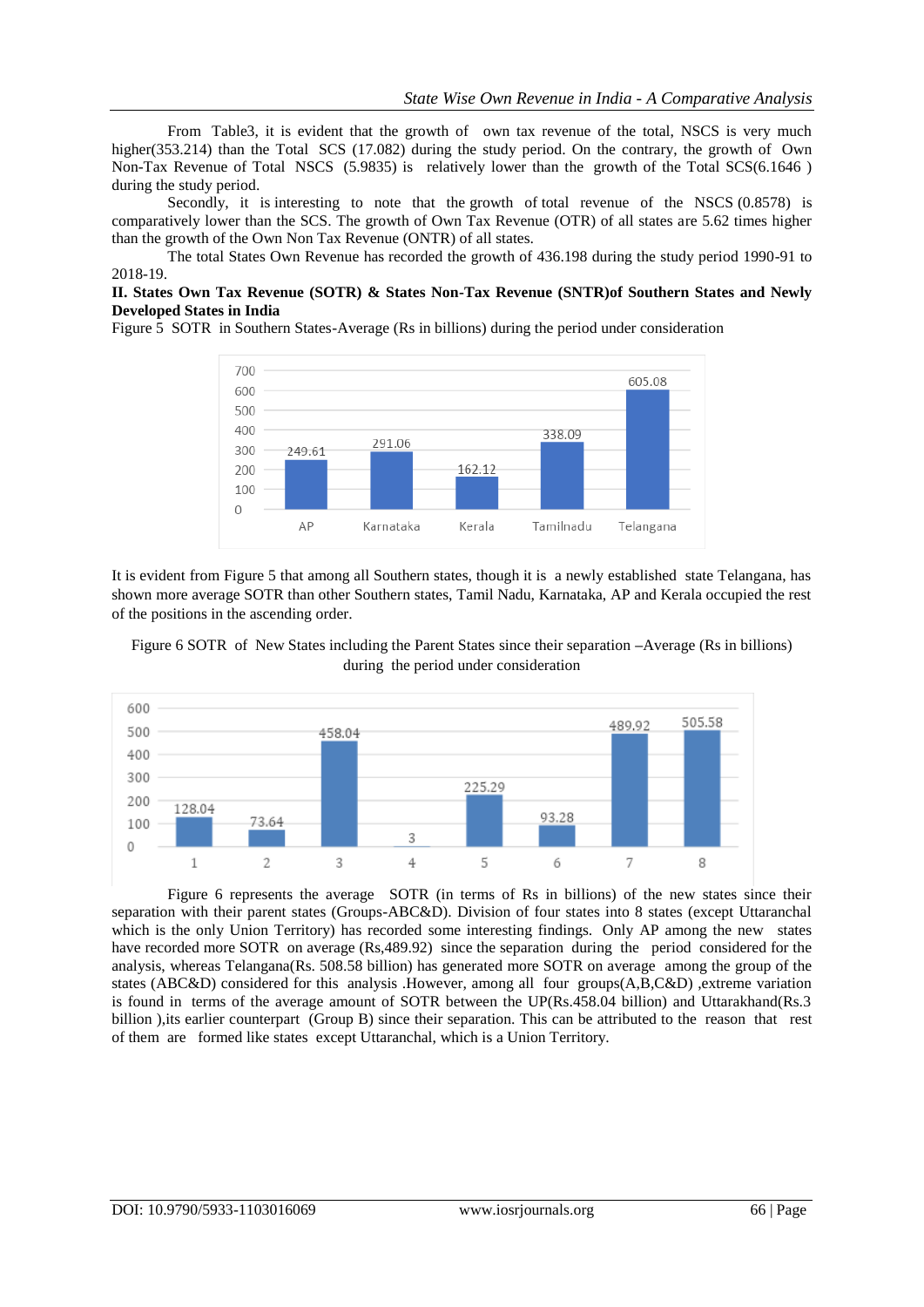

Figure 7 SONTR of Southern States- Average (Rs in billions) during the period under consideration

 Figure 7 shows the average SONTR of the Southern states during the entire study period. Telangana, though an infant state, recorded highest average SONTR (Rs.77.05 billion) compared to other four established Southern states of India. AP(52.83), Tamil Nadu (Rs.39.29 billion), Karnataka(Rs.29.66 billion) and Kerala(Rs. 27.53 billion) have recorded the second, third and fourth and fifth positions in terms of SONTR during the study period .

Figure 8 SONTR of New States including the Parent States since their separation **-**Average(Rs in billions) during the period under consideration



 Average SONTR of these states is represented in Figure 8 since the separation of different states . ABC&D represents division of four states into 8 states (Uttaranchal is the only UT among these).

It is very much clear that the new state like Jharkhand have recorded more SONTR on average than its parent state Bihar. But exceptionally Telangana, which is the counterpart of AP has shown extra SONTR (Rs.0.5 billion) than its parent state since it is one of the richest states in India.

On the contrary, UP (Rs.113.35 billion) and MP (Rs.55.06 billion) have recorded higher SONTR on average during the period under consideration as shown in the Figure 8. Among this group of these states, UP has maintained its supremacy with Rs.113.35 billion of SONTR than the other states on average, but its counterpart Uttarakhand has remained in the bottom place.

#### **III. Share (%) of STOR &SONTR in Total Revenue (own)(TR) of Total Non Special Category (NSCS) States and Total Special Category States (SCS) in India during the study period (1990-91 to 2018-2019)**

Table 4. Share (%) of STOR &SONTR in Total Revenue (own)(TR) of Total Non Special Category States and Total Special Category States in India

|         |                                   | $\frac{1}{2}$ and $\frac{1}{2}$ because $\frac{1}{2}$ because $\frac{1}{2}$ because $\frac{1}{2}$ |                               |             |             |     |
|---------|-----------------------------------|---------------------------------------------------------------------------------------------------|-------------------------------|-------------|-------------|-----|
| Year    | Total Non-Special category states |                                                                                                   | Total Special category states |             |             |     |
|         | SOTR $(\%)$                       | SONTR $(%)$                                                                                       | TR                            | $SOTR(\% )$ | $SONTR(\%)$ | TR  |
| 1990-91 | 77.52                             | 22.48                                                                                             | 100                           | 55.13       | 44.87       | 100 |
| 1991-92 | 74.26                             | 25.74                                                                                             | 100                           | 59.51       | 40.49       | 100 |
| 1992-93 | 76.30                             | 23.70                                                                                             | 100                           | 56.25       | 43.75       | 100 |
| 1993-94 | 75.23                             | 24.77                                                                                             | 100                           | 58.96       | 41.04       | 100 |
| 1994-95 | 72.14                             | 27.86                                                                                             | 100                           | 51.74       | 48.26       | 100 |
| 1995-96 | 73.86                             | 26.14                                                                                             | 100                           | 49.52       | 50.48       | 100 |
| 1996-97 | 75.47                             | 24.53                                                                                             | 100                           | 48.99       | 51.01       | 100 |
| 1997-98 | 77.46                             | 22.54                                                                                             | 100                           | 49.14       | 50.86       | 100 |
| 1998-99 | 79.35                             | 20.65                                                                                             | 100                           | 50.67       | 49.33       | 100 |
| 1999-00 | 78.65                             | 21.35                                                                                             | 100                           | 45.47       | 54.53       | 100 |
| 2000-01 | 78.98                             | 21.02                                                                                             | 100                           | 68.74       | 31.26       | 100 |
| 2001-02 | 80.49                             | 19.51                                                                                             | 100                           | 63.86       | 36.14       | 100 |

DOI: 10.9790/5933-1103016069 www.iosrjournals.org 67 | Page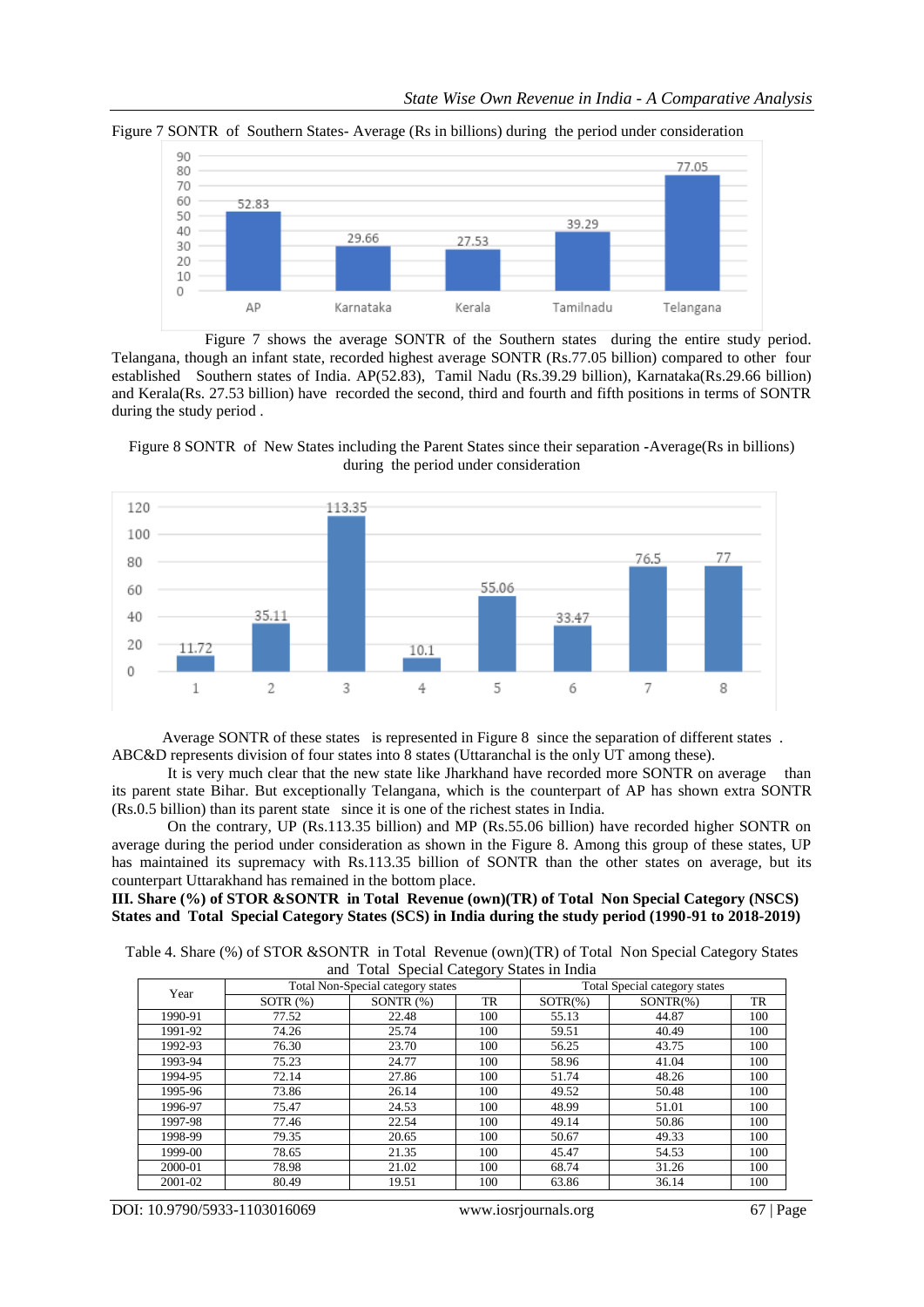*State Wise Own Revenue in India - A Comparative Analysis*

| 2002-03 | 80.54 | 19.46 | 100 | 62.16 | 37.84 | 100 |
|---------|-------|-------|-----|-------|-------|-----|
|         |       |       |     |       |       |     |
| 2003-04 | 81.24 | 18.76 | 100 | 66.56 | 33.44 | 100 |
| 2004-05 | 80.58 | 19.42 | 100 | 62.25 | 37.75 | 100 |
| 2005-06 | 82.62 | 17.38 | 100 | 63.83 | 36.17 | 100 |
| 2006-07 | 80.99 | 19.01 | 100 | 62.28 | 37.72 | 100 |
| 2007-08 | 79.99 | 20.01 | 100 | 58.17 | 41.83 | 100 |
| 2008-09 | 80.86 | 19.14 | 100 | 60.81 | 39.19 | 100 |
| 2009-10 | 81.30 | 18.70 | 100 | 63.47 | 36.53 | 100 |
| 2010-11 | 84.14 | 15.86 | 100 | 69.86 | 30.14 | 100 |
| 2011-12 | 85.74 | 14.26 | 100 | 70.30 | 29.70 | 100 |
| 2012-13 | 85.37 | 14.63 | 100 | 74.09 | 25.91 | 100 |
| 2013-14 | 84.89 | 15.11 | 100 | 73.57 | 26.43 | 100 |
| 2014-15 | 84.78 | 15.22 | 100 | 77.50 | 22.50 | 100 |
| 2015-16 | 85.07 | 14.93 | 100 | 76.61 | 23.39 | 100 |
| 2016-17 | 84.85 | 15.15 | 100 | 75.23 | 24.77 | 100 |
| 2017-18 | 85.13 | 14.87 | 100 | 70.74 | 29.26 | 100 |
| 2018-19 | 84.98 | 15.02 | 100 | 70.29 | 29.71 | 100 |

It is evident from Table 4, that the share of own tax revenue (SOTR) of the Total NSCS has been gradually increasing during the study period from 77.52 % in 1990-91 to 84.98 % in 2000-01. However, during the same period, the share of SONTR has come down from 22.47**% to** 15.02% in 2018-19.

Further Table 4 exhibits that the share of SOTR of the Total SCS has been gradually increasing during the study period from 55.13% in 1990-01 to 68.74% in 2000-01. Since 2011-12 it maintained more than 70% on average till the end of the study period. Simultaneously the share of SONTR of the Total SCS has come down from 44.87% to 29.71% gradually during the study period.

Comparing the composition of states' revenue between the Total NSCS and the Total SCS, it is interesting to note that the share of SONTR of the Total NSCS is almost half of the SONTR of the Total SCS. Thus, it can be inferred that the Total SCS are creating more revenue from Own Non Tax Revenue than the total NSCS.

# **V. Summary Conclusions**

From the entire analysis, the following findings have been identified:

The growth of State Own Tax Revenue among the NSCS like Maharashtra (56.69), UP (35.14), Tamil Nadu (34.60) , Karnataka(31.67) and Telangana(31.26) have occupied the top five positions during the study period 1990-91 to 2018-19.

SOTR registered high growth rates in SCS like Uttarakhand (7.48), Assam (4.24), Jammu & Kashmir (3.39) and Himachal Pradesh (2.75) during the study period but the rest of the states have recorded very little growth (less than 1) during the study period.

Results reveal that the growth rates of SONTR relating to NSCS such as UP, Rajasthan &Maharashtra, Gujarat, Jharkhand have occupied the top five positions, on the contrary. West Bengal, Goa, Bihar have recorded very less growth of SONTR during the study period.

Among the SCS, the growth rate SONTR of Assam (1.65), J&K(1.42) has registered the growth with more than one, however, the rest of the states under this category have shown the growth even less than one.

From the growth of total SOTR of the Total NSCS, it is evident that it is very much higher (353.21) than the Total SCS (17.082) during the study period. On the contrary, the growth of total SONTR of Total NSCS (5.9835) is relatively less than the growth of the Total SCS (6.1646) during the study period.

It is interesting to interpret that the growth of total revenue of the NSCS (0.8578) is comparatively lower than the SCS. Overall, the growth of Own Tax Revenue (OTR) of all states is 5.62 times higher than the growth of the Own Non-Tax Revenue (ONTR) of all states. Further total States Own Revenue has recorded the growth of 436.198 during the study period 1990-91 to 2018-19,

Among the Southern states, the results infer that Telangana being the new and richest state has recorded the highest SOTR (Rs.605.08 billion) and SONTR (Rs.77.05 billion) on average than the rest of the Southern States during the period considered for the analysis.

Division of four states into 8 states (except Uttaranchal which is the only Union Territory) has recorded some interesting findings. Only Andhra Pradesh among the new states have recorded more SOTR on average (Rs,489.92) during the period considered whereas Telangana (Rs. 508.58 billion) has generated more SOTR on average among the group of the states (ABC&D) considered for this analysis. However, among all four groups(A,B,C&D) ,extreme variation is found in terms of the average amount of SOTR between the UP(Rs.458.04 billion) and Uttarakhand(Rs.3 billion ), its earlier counterpart (Group B) since their separation.

It is very much clear that the new state like Jharkhand and Telangana have recorded more SONTR on average than their parent states – Bihar and Andhra Pradesh. Among this group of these states UP has